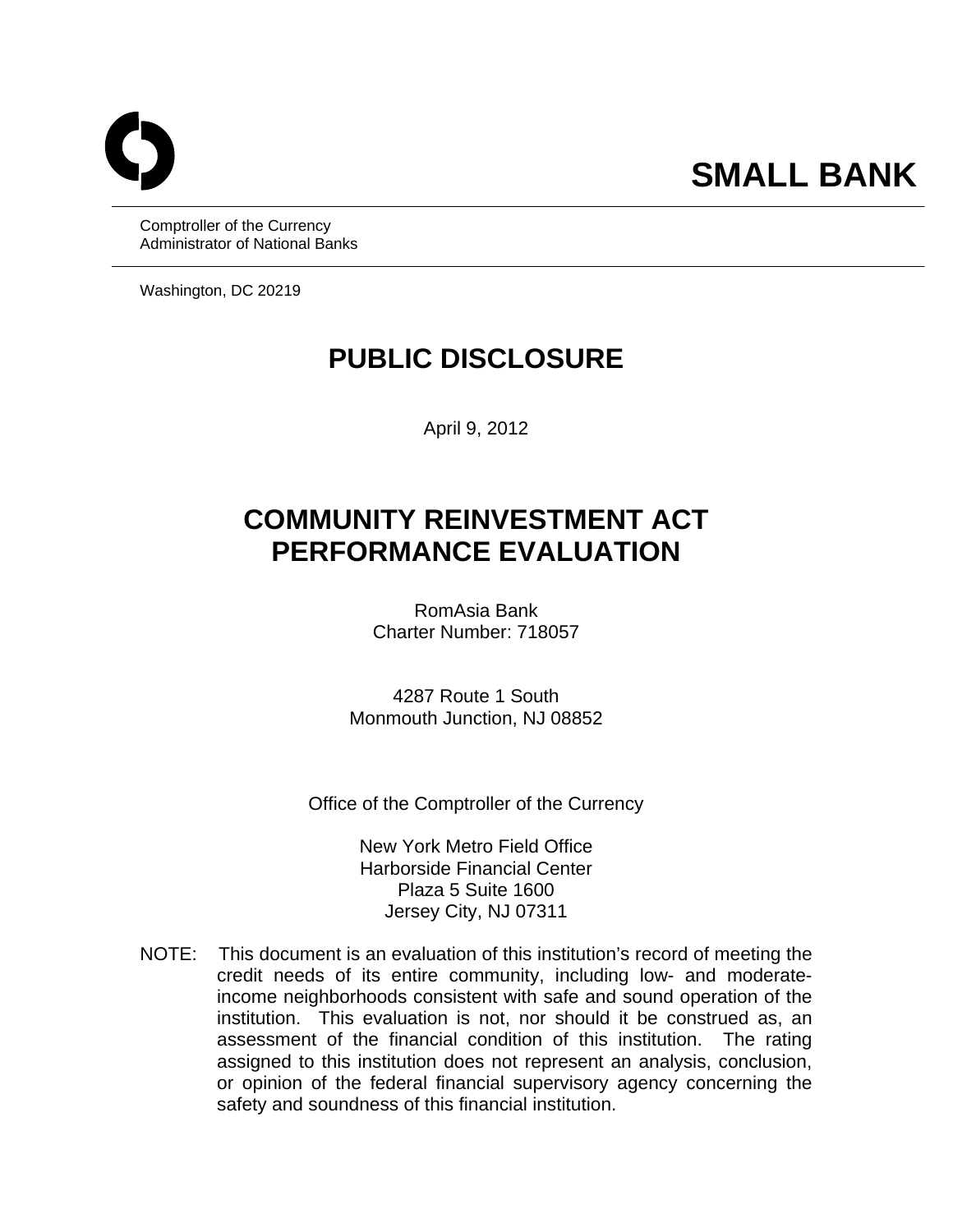#### **INSTITUTION'S CRA RATING: This institution is rated Satisfactory.**

The major factors that support this rating include:

- The bank's loan-to-deposit ratio is reasonable given the bank's size, financial condition, lending-related activities, and assessment area credit needs.
- The majority of the bank's home mortgage loans were originated within its assessment area.
- The distribution of loans reflects reasonable penetration among borrowers of different incomes and business sizes.
- The geographic distribution of home mortgage loans reflects a poor dispersion throughout its assessment area, while small business loans reflect a reasonable dispersion.
- The bank has not received any complaints about its performance in helping to meet the credit needs of its assessment area.

## **Scope of Examination**

We conducted an examination of RomAsia to assess the bank's compliance with the Community Reinvestment Act (CRA). The objective of this review was to evaluate the bank's performance relative to the regulatory requirements. To complete this examination, we used the "Small Bank" performance criterion and examination procedures. Our review covered the bank's CRA performance from January 1, 2010 through April 1, 2012. Based upon RomAsia's business strategy and the loans originated or purchased during the evaluation period, we determined that residential mortgage loans are the bank's primary loan product. The residential mortgage loan analysis is based upon the bank's Home Mortgage Disclosure Act-Loan Application Registers (HMDA-LARs). The HMDA-LARs were tested prior to this review and found to be reliable for the purposes of our analysis. Therefore, we used the HMDA data from January 1, 2010 through December 31, 2011 to evaluate the bank's home mortgage loan performance.

## **Description of Institution**

RomAsia is an intrastate community bank headquartered in Monmouth Junction, New Jersey. RomAsia operates two full-service branches, both located in the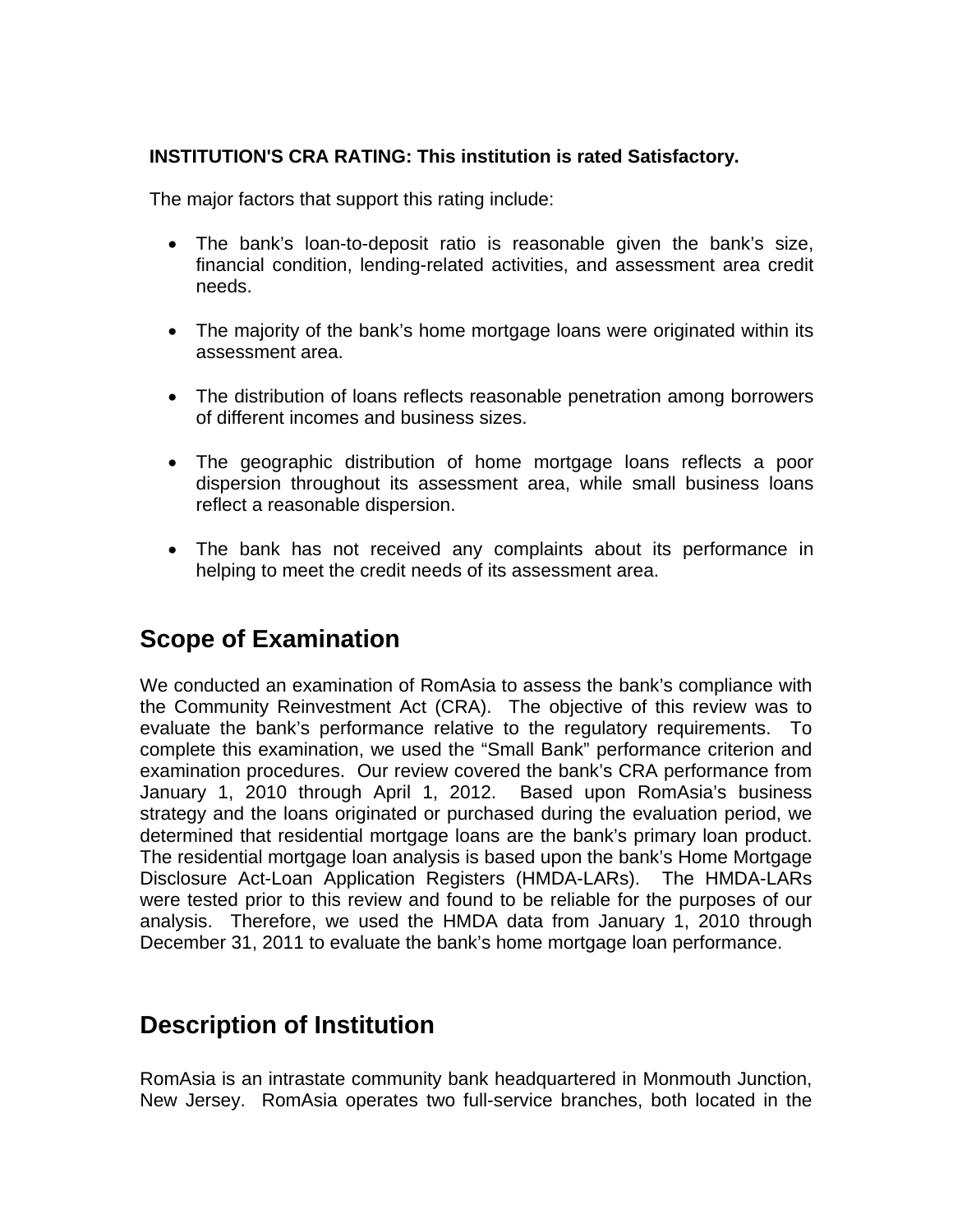Edison-New Brunswick Metropolitan Division (MD). The bank is wholly-owned by Roma Financial Corp, a two-bank holding company headquartered in Robbinsville, NJ. RomAsia is a newly-organized bank, commencing operations in June 2008. The bank services are targeted to the Asian-American community in Central New Jersey. This is the bank's first CRA performance evaluation.

As of December 31, 2011, RomAsia's assets totaled \$137 million, comprised of \$58 million in loans representing 42% of assets. Deposits totaled \$110 million, and tier-one capital totaled \$16 million. The bank's loan portfolio mix as of December 31, 2011 was: non-residential mortgages (50%), 1-4 family residential (42%), secured commercial (non-mortgages) (3%) and multi-family (2%). Additional information regarding the products and services offered by RomAsia are available in the bank's Public File, which is available by request at both branch locations.

## **Description of Assessment Area**

RomAsia's assessment area meets regulatory requirements and does not arbitrarily exclude any low-or-moderate income areas. The assessment area is comprised of 380 census tracts located in Middlesex County, Monmouth County, and Somerset County. All counties are located within the same Metropolitan Division (MD) of Edison-New Brunswick, New Jersey. Of the 380 census tracts, 121 are considered upper income; 185 are middle income; 59 are moderate income; and 12 are considered low income geographies. We noted that income data was not available for one census tract in each county; bringing the total to 380 census tracts. RomAsia operates two branches within the assessment area. The Monmouth Junction branch is located in an upper-income geography and the Edison branch is located in a middle-income geography.

The 2000 US Census data reported the total population of the assessment area at 1,662,953. There are 432,521 families, of which 17 percent are low-income and 17 percent are moderate-income. There are 599,415 households, of which 33 percent are located in upper-income geographies, 50 percent are located in middle-income geographies and 17 percent are in low-to-moderate income areas. The median family income is \$82,529 where six percent or 34,298 households are below the poverty level.

According to the Bureau of Labor Statistics, the Edison-New Brunswick, NJ MD unemployment rate has continued to improve, decreasing from 8.9 percent as of year-end 2010 to 8.6 percent as of year-end 2011. The state's Department of Labor and Workforce Development reports that New Jersey's private sector added 51,700 jobs during 2011. The additional jobs have created a healthier real estate market with rapidly rising leasing activity. The rising leasing activity has aided declining vacancy rates.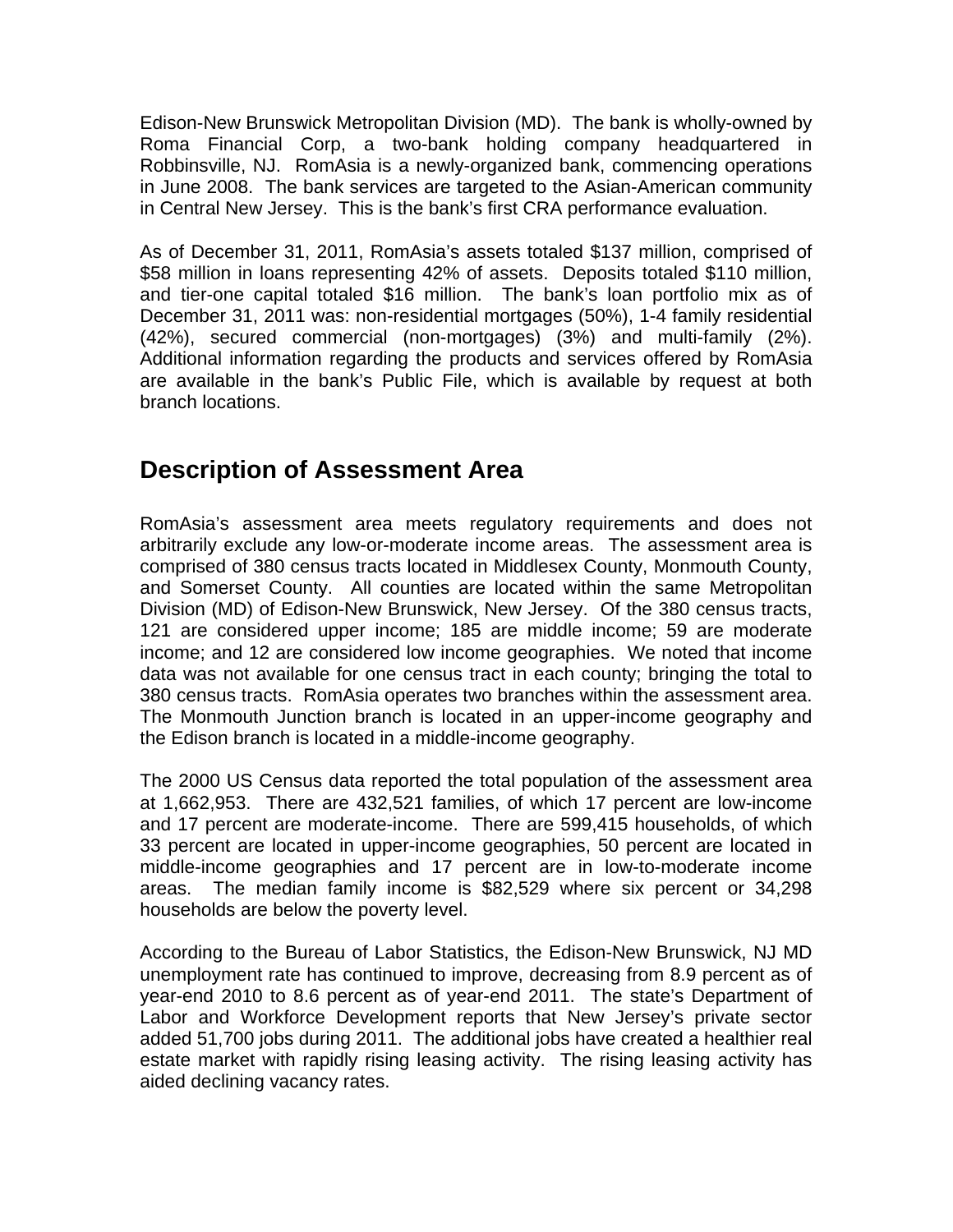According to Cushman and Wakefield, the assessment area appears to have turned the corner towards recovery following the 2008 recession. Recovery has taken place given the strong leasing and investment activity in 2011. Below are descriptions tailored for each county within the bank's assessment area.

#### *Middlesex County*

Middlesex is the most populous county within the Edison-New Brunswick, NJ MD with 810,000 residents, based on 2010 census data. It is largely urban and suburban and includes the cities of New Brunswick and Edison. Population grew by 8 percent between 2000 and 2010 which was slightly below the nationwide pace but above the statewide average. The county has a significant Asian population, accounting for more than 18 percent of residents. As of 2009, the median household income was \$76,000 and the median home price was about \$360 thousand. Two-thirds of homes are owner-occupied. Rutgers University is the county's largest employer with key industry sectors of telecommunications, pharmaceuticals, and financial services.

#### *Monmouth County*

The county's population increased by 2.5 percent between 2000 and 2010 totaling 630 thousand based on 2010 census data. However, the county maintains a large seasonal population with about 250 thousand additional visitors during the summer months. Much of the population resides along the seacoast which includes its two major cities of Long Branch and Asbury Park. The county has a less diverse population than New Jersey as a whole. As of 2009, the median household income was \$81,000 and the median home price was about \$430 thousand. Three of four homes are owner-occupied. Major employers include health services establishments with industries heavily concentrated in telecommunications, arts, entertainment and recreation.

#### *Somerset County*

Somerset County is primarily suburban and does not include any major cities. The population totals about 320 thousand, based on 2010 census data, which represents an 8.7 percent increase from 2000. This county is considered the most affluent and educated county in New Jersey. As of 2009, the median household income was \$97,000 and the median home price was about \$440 thousand. Nearly 80 percent of homes in this county are owner-occupied. The pharmaceuticals industry is highly concentrated in this county. Key industry sectors include telecommunications, insurance, professional and technical services, and management of companies.

## **Conclusions with Respect to Performance Criteria**

RomAsia's performance under the lending test is satisfactory. RomAsia was found to have reasonable penetration among borrowers of different income levels and business sizes. RomAsia's geographic distribution of home mortgage loans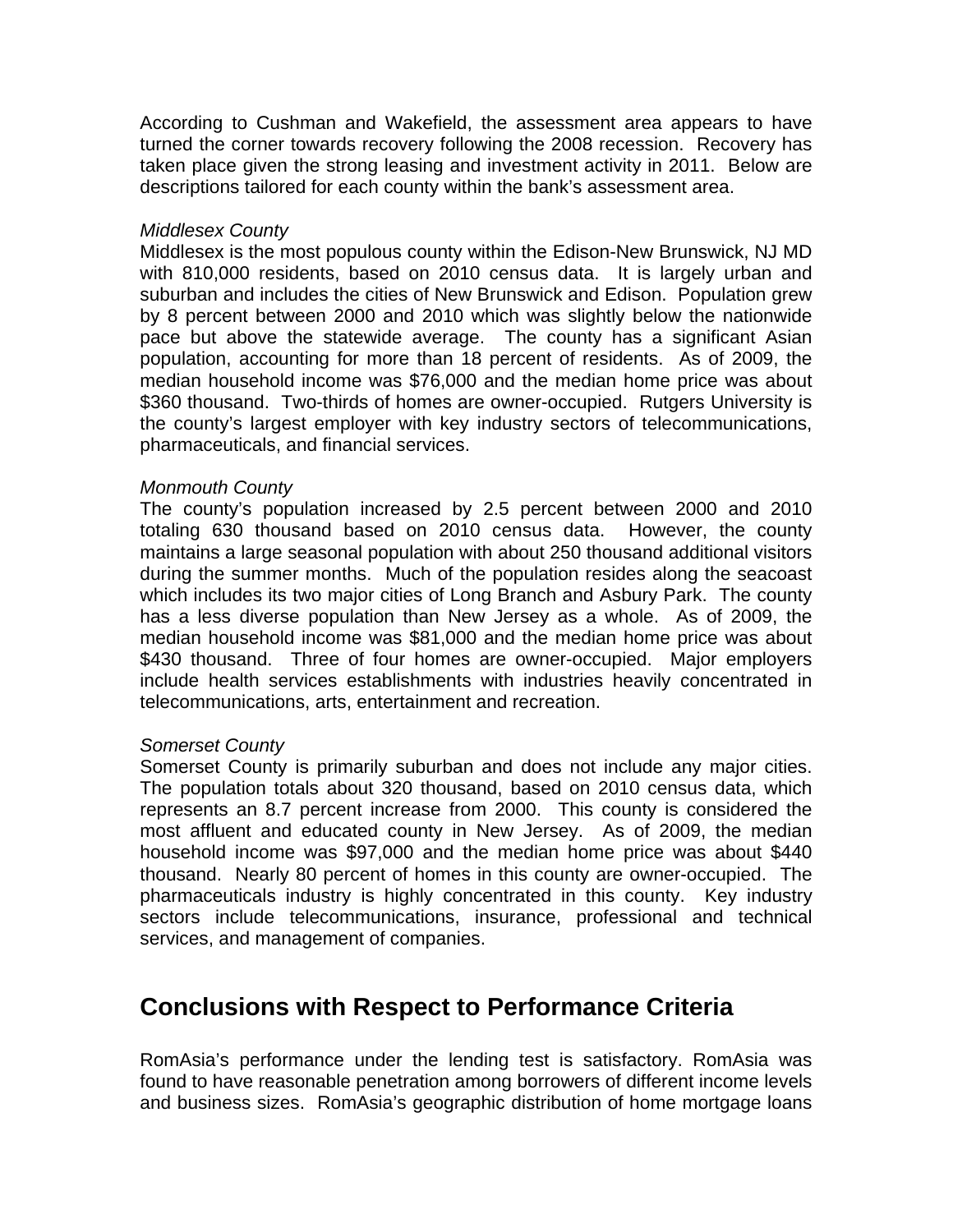reflects a poor dispersion throughout its assessment area, while small business loans reflect a reasonable dispersion. For both of these analyses, we placed more weight on home refinance and home purchase lending and less weight on home improvement lending. Home refinance lending made up 73 percent (by number) and home purchase lending amounted to 21 percent (by number) of all home mortgage loan originations. Home improvement lending only accounted for only 6 percent (by number) of all home mortgage loan originations within the assessment area. Additionally, we placed greater emphasis on home mortgage originations versus small business loans as home mortgage originations were larger in both number and dollar volume.

All criteria of the lending test are documented below:

#### **Loan-to-Deposit Ratio**

RomAsia's net loan-to-deposit ratio is reasonable given the bank's size, financial condition, lending-related activities, and assessment area credit needs. The bank's quarterly average net loan-to-deposit ratio over the eight quarters of 2010 and 2011 was 45.40 percent. During this time period, the ratio ranged from a quarterly low of 37.41 percent to a quarterly high of 52.50 percent. The ratio has steadily increased throughout the assessment period.

The quarterly average net loan-to-deposit ratio for the bank's national FDIC peer group of similarly sized banks was 84.96 percent over the same time period. While the bank's quarterly average net loan-to-deposit ratio is significantly lower than the peer group, it is reasonable when taking into consideration the bank's de novo status and the local competition for loans.

#### **Lending in Assessment Area**

The majority of the loans originated by the bank were within the assessment area. We reviewed distribution of loan originations during the evaluation period for home and small business loans. The bank originated 56 percent of loans by number and 59 percent by dollar volume within the assessment area.

 number of loans originated during the evaluation period: The following table details the bank's lending within the assessment area by the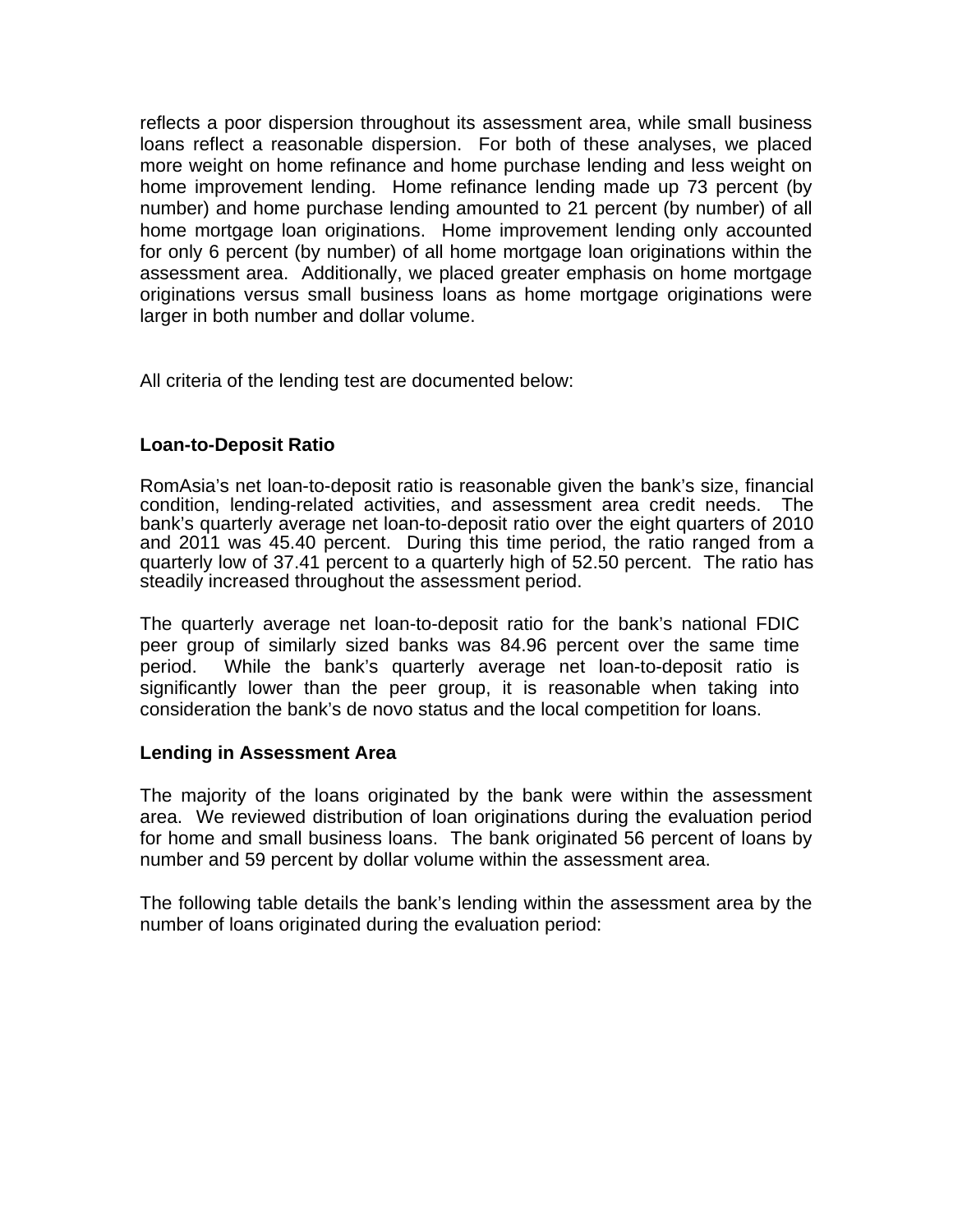| Table 1 - Lending in Middlesex, Monmouth & Somerset Counties |    |                            |                 |     |     |                  |        |        |         |        |
|--------------------------------------------------------------|----|----------------------------|-----------------|-----|-----|------------------|--------|--------|---------|--------|
|                                                              |    |                            | Number of Loans |     |     | Dollars of Loans |        |        |         |        |
|                                                              |    | Inside<br>Outside<br>Total |                 |     |     |                  | Inside |        | Outside |        |
| Loan Type                                                    | #  | $\frac{0}{0}$              | #               | %   |     | \$               | %      |        | $\%$    |        |
|                                                              |    |                            |                 |     |     |                  |        |        |         |        |
| <b>Business</b>                                              | 12 | 50%                        | 12              | 50% | 24  | 4,298            | 55%    | 3,476  | 45%     | 7,774  |
| Home                                                         | 48 | 57%                        | 36              | 43% | 84  | 15,115           | 60%    | 10,285 | 40%     | 25,400 |
| Totals                                                       | 60 | 56%                        | 48              | 44% | 108 | 19,413           | 59%    | 13,761 | 41%     | 33,174 |

*Source: 2010-2011 Business Loan Sample and 2010-2011 HMDA Data.* 

## **Lending to Borrowers of Different Incomes and Businesses of Different Sizes**

The distribution of loans within RomAsia's assessment area reflects reasonable penetration among borrowers of different income levels and businesses of difference sizes.

In our analysis, we considered how affordable it was for low-income individuals to purchase a home and we considered the poverty rate. The average median housing value in the bank's assessment area is \$204,082. The weighted average median family income is \$82,519. To be considered low-income, borrower income must be below \$41,260. Additionally, 6 percent of households are below the poverty level and earn less than \$41,260. Thus, the opportunities for home purchase and home refinance lending to low-income borrowers would be limited. As a result, we placed more emphasis on the bank's lending to moderate-income borrowers.

The bank made no home improvement loans to low or moderate income borrowers during the evaluation period. As mentioned previously, it is very difficult for a low-income borrower to qualify for a home loan, therefore, lowincome borrowers would not necessarily have homes in which improvements could be made. Further, RomAsia only originated three home improvement loans during the evaluation period as they tend to focus more on home refinance and home purchase lending.

The percentage of home purchase loans originated to low and moderate income borrowers is lower than the percentage of low and moderate income families in the assessment area. As previously discussed, it is difficult for low-income families to purchase homes, given the high median home price of over \$200 thousand.

RomAsia only made one home refinance loan to low-income borrowers during the evaluation period. However, the percentage of home refinance loans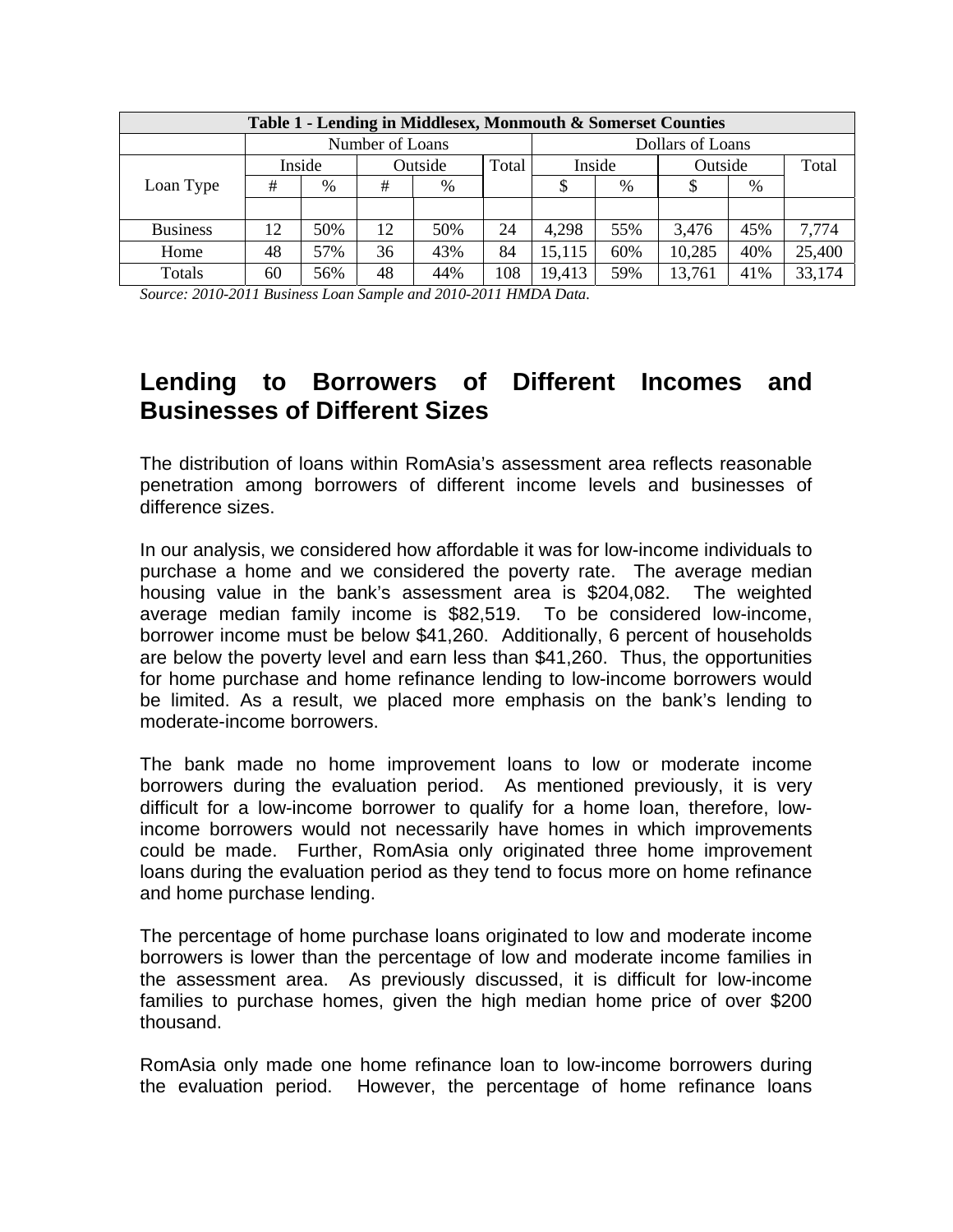originated to moderate-income borrowers is comparable to the percentage of moderate-income families in the assessment area.

The following, Table 2, shows the distribution of home loan products among borrowers of different income levels for the period of January 1, 2010 through December 31, 2011 as compared to the percent of families in each income category.

| Table 2 - Dolfower Distribution of Residential Real Estate Loans III Romasia S AA |          |        |          |          |          |          |          |          |  |  |  |
|-----------------------------------------------------------------------------------|----------|--------|----------|----------|----------|----------|----------|----------|--|--|--|
| Borrower                                                                          | Low      |        | Moderate |          | Middle   |          | Upper    |          |  |  |  |
| Income Level                                                                      |          |        |          |          |          |          |          |          |  |  |  |
| Loan Type                                                                         | % of AA  | $%$ of | % of AA  | $%$ of   | % of AA  | $%$ of   | % of AA  | $%$ of   |  |  |  |
|                                                                                   | Families | Number | Families | Number   | Families | Number   | Families | Number   |  |  |  |
|                                                                                   | of Loans |        |          | of Loans |          | of Loans |          | of Loans |  |  |  |
| Home Purchase                                                                     | 16.84    | 2.08   | 16.90    | 2.08     | 22.34    | 0.00     | 43.91    | 16.67    |  |  |  |
| Home                                                                              | 16.84    | 0.00   | 16.90    | 0.00     | 22.34    | 4.17     | 43.91    | 2.08     |  |  |  |
| Improvement                                                                       |          |        |          |          |          |          |          |          |  |  |  |
| Home                                                                              | 16.84    | 2.08   | 16.90    | 10.42    | 22.34    | 12.50    | 43.91    | 47.92    |  |  |  |
| Refinance                                                                         |          |        |          |          |          |          |          |          |  |  |  |

| Table 2 - Borrower Distribution of Residential Real Estate Loans in RomAsia's AA |  |
|----------------------------------------------------------------------------------|--|

*Source: HMDA data for 1/1/2010-12/31/2011 and HUD-updated 2000 U.S. Census data. Income was not available for 1 borrower.* 

sample included twelve small business loans within the assessment area. The bank maintains a reasonable record of lending to small businesses. Our Revenue data was not available for our sample, therefore we used loan amount as an indicator of the size of the business. The majority of small business loans originated in the amount of \$250,001 to \$500,000 at 50% of all small loans originated. The average original loan amount for all of the small business loans sampled was \$358,150.

The following, Table 2C, illustrates the number and dollar volume of small business loans in our sample.

| Table 2C - Borrower Distribution of Loans to Businesses by Loan Size in RomAsia's AA |           |            |                                    |        |  |  |  |  |  |
|--------------------------------------------------------------------------------------|-----------|------------|------------------------------------|--------|--|--|--|--|--|
| Loan Size                                                                            | Number of | Percent of | Dollar Volume of Percent of Dollar |        |  |  |  |  |  |
| (000's)                                                                              | Loans     | Number     | Loans                              | Volume |  |  |  |  |  |
| $$0 - $100,000$                                                                      |           | 8.33%      | 10,000                             | 0.23%  |  |  |  |  |  |
| $$100,001 - $250,000$                                                                |           | 16.67%     | 377,874                            | 8.79%  |  |  |  |  |  |
| $$250,001 - $500,000$                                                                | 6         | 50.00%     | 2,005,500                          | 46.66% |  |  |  |  |  |
| $$500,001 - $1,000,000$                                                              |           | 25.00%     | 1,904,433                          | 44.31% |  |  |  |  |  |

*Source: Small Business Loan Sample.*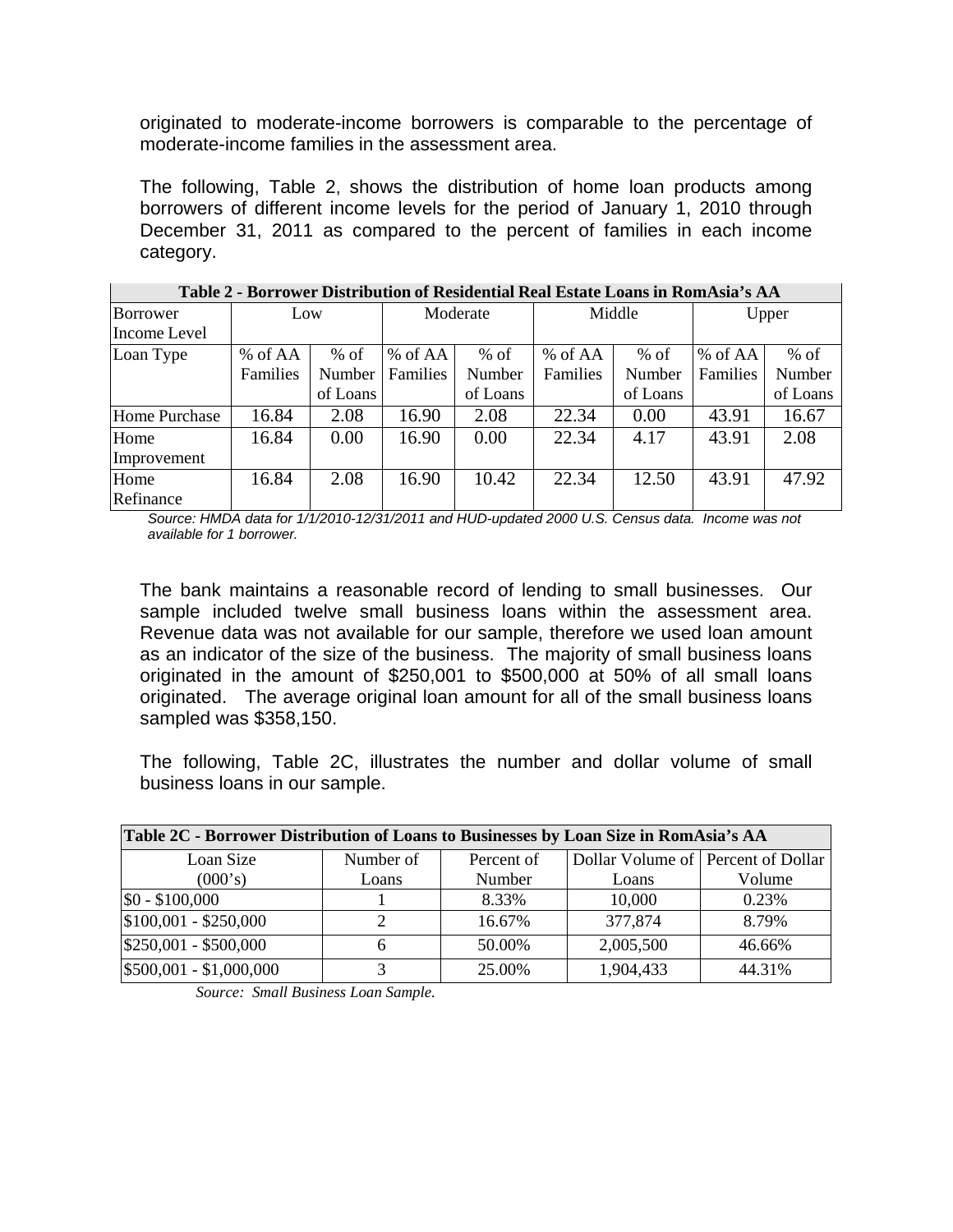## **Geographic Distribution of Loans**

The geographic distribution of home mortgage loans reflects a poor dispersion throughout RomAsia's assessment area. Because there are only twelve lowincome census tracts in the assessment area, more weight was given to lending in moderate-income geographies. No conspicuous gaps were identified within the bank's assessment area.

The bank made no loans within low-income geographies during the evaluation period. Less than 1 percent of housing units in low-income geographies are owner-occupied. Further, without a home to make improvements on or to refinance, both home purchase and home refinance loan categories are impacted.

The bank did not make any home improvement loans to moderate-income geographies. However, RomAsia only originated three home-improvement loans during the evaluation period. The percentage of home purchase and home refinance loans made in moderate-income geographies is significantly lower than the percentage of owner-occupied housing units in these geographies.

The following, Table 3, details the bank's performance as compared to the percentage of owner-occupied housing units in each census tract income level for the period of January 1, 2010 through December 31, 2011.

| Table 3 - Geographic Distribution of Residential Real Estate Loans in RomAsia's AA |                                         |                              |                                                    |                  |                                         |                              |                                           |                              |  |  |
|------------------------------------------------------------------------------------|-----------------------------------------|------------------------------|----------------------------------------------------|------------------|-----------------------------------------|------------------------------|-------------------------------------------|------------------------------|--|--|
| Census Tract<br>Income Level                                                       | Low                                     |                              | Moderate                                           |                  | Middle                                  |                              | Upper                                     |                              |  |  |
| Loan type                                                                          | % of AA<br>Owner<br>Occupied<br>Housing | $%$ of<br>Number<br>of Loans | $%$ of AA<br>Owner<br>Occupied of Loans<br>Housing | $%$ of<br>Number | % of AA<br>Owner<br>Occupied<br>Housing | $%$ of<br>Number<br>of Loans | % of $AA$<br>Owner<br>Occupied<br>Housing | $%$ of<br>Number<br>of Loans |  |  |
| Home Purchase                                                                      | 0.60                                    | 0.00                         | 9.86                                               | 2.08             | 48.37                                   | 8.33                         | 41.16                                     | 10.42                        |  |  |
| Home<br>Improvement                                                                | 0.60                                    | 0.00                         | 9.86                                               | 0.00             | 48.37                                   | 4.17                         | 41.16                                     | 2.08                         |  |  |
| Home Refinance                                                                     | 0.60                                    | 0.00                         | 9.86                                               | 2.08             | 48.37                                   | 27.08                        | 41.16                                     | 43.75                        |  |  |

*Source: HMDA data for 1/1/2010-12/31/2011 and 2000 U.S. Census data.* 

The geographic distribution of small business loans is reasonable, particularly in the moderate-income census tracts. No small business loans were to businesses located in low-income census tracts. However, only a small percentage of businesses are located in low-income geographies. Meanwhile, the percentage of loans made to businesses in moderate-income geographies is near the percentage of businesses in moderate-income census tracts.